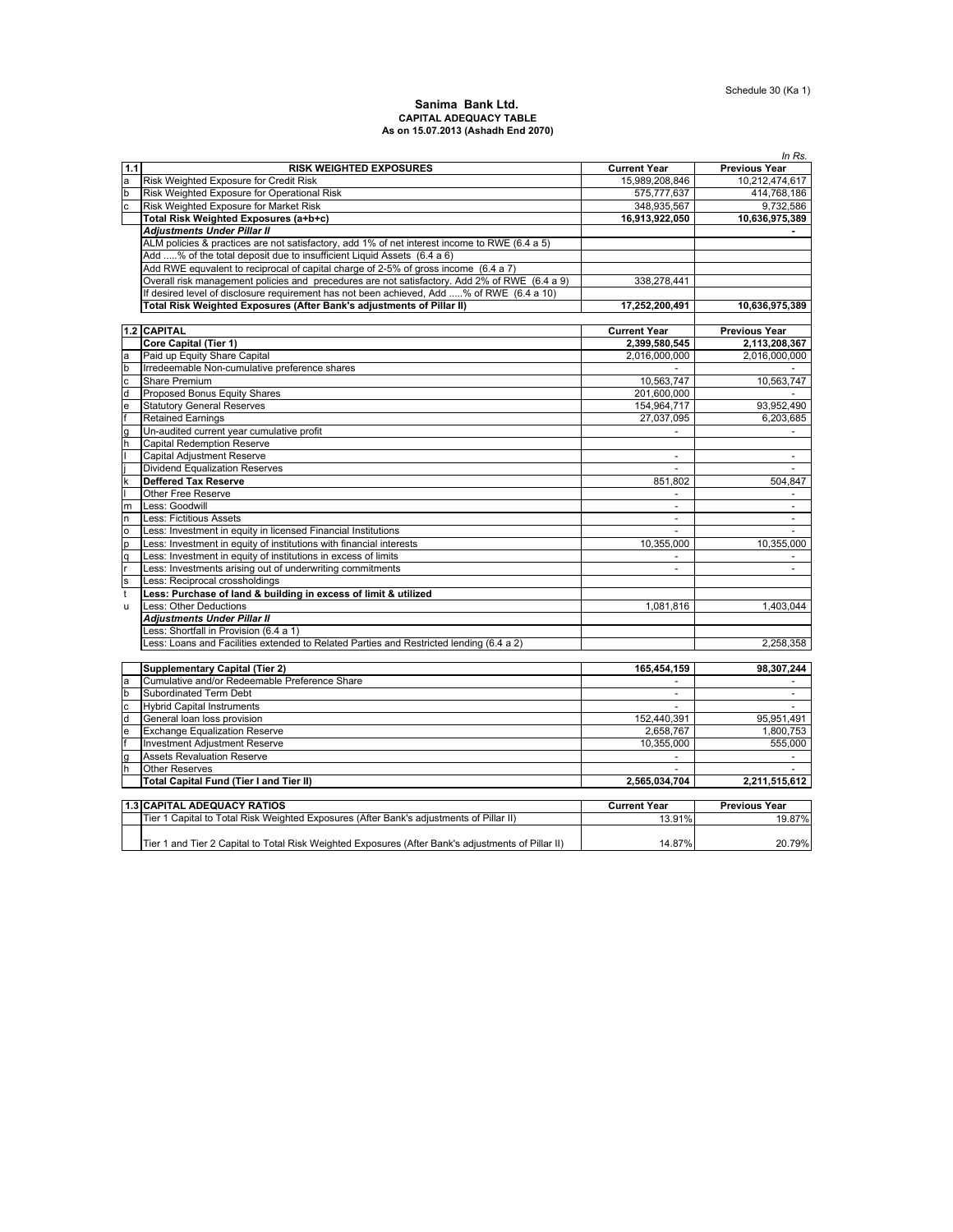# **As on 15.07.2013 (Ashadh End 2070) RISK WEIGHTED EXPOSURE FOR CREDIT RISK**

|                                                                                         |                          |                           |                          |                          |                    |                                |                          | In Rs.                      |
|-----------------------------------------------------------------------------------------|--------------------------|---------------------------|--------------------------|--------------------------|--------------------|--------------------------------|--------------------------|-----------------------------|
| A. Balance Sheet Exposures                                                              |                          |                           |                          | <b>Current Year</b>      |                    |                                |                          | <b>Previous Year</b>        |
|                                                                                         | <b>Book Value</b>        | <b>Specific Provision</b> | <b>Eligible CRM</b>      | <b>Net Value</b>         | <b>Risk Weight</b> | <b>Risk Weighted Exposures</b> |                          |                             |
|                                                                                         |                          |                           |                          | d=a-b-c                  |                    | f=d*e                          | <b>Net Value</b>         | <b>Risk Weight Amount</b>   |
|                                                                                         |                          |                           |                          |                          |                    |                                |                          |                             |
| Cash Balance                                                                            | 312,962,006              |                           |                          | 312,962,006              | 0%                 |                                | 256 197 727              |                             |
| Balance With Nepal Rastra Bank                                                          | 1,283,546,348            |                           | $\overline{\phantom{a}}$ | 1,283,546,348            | 0%                 | $\overline{\phantom{a}}$       | 1,005,249,544            |                             |
| Gold                                                                                    |                          |                           |                          |                          | 0%                 |                                |                          |                             |
| Investment in Nepalese Government Securities                                            | 3,450,356,334            |                           |                          | 3,450,356,334            | 0%                 |                                | 2,007,065,255            |                             |
| All Claims on Government of Nepal                                                       | 26,913,241               |                           | $\sim$                   | 26.913.241               | 0%                 | $\sim$                         | 51,628,380               | $\cdot$                     |
| Investment in Nepal Rastra Bank securities                                              |                          |                           |                          |                          | 0%                 |                                |                          |                             |
| All claims on Nepal Rastra Bank                                                         |                          |                           | ٠                        | ٠                        | 0%                 |                                |                          | $\cdot$                     |
| Claims on Foreign Government and Central Bank (ECA 0-1)                                 | $\sim$                   |                           |                          | $\overline{\phantom{a}}$ | 0%                 |                                |                          |                             |
| Claims on Foreign Government and Central Bank (ECA -2)                                  | $\sim$                   |                           | $\sim$                   | $\sim$                   | 20%                |                                | $\sim$                   | $\sim$                      |
| Claims on Foreign Government and Central Bank (ECA -3)                                  |                          |                           |                          |                          | 50%                |                                |                          |                             |
| Claims on Foreign Government and Central Bank (ECA-4-6)                                 |                          |                           |                          |                          | 100%               |                                |                          | $\sim$                      |
| Claims on Foreign Government and Central Bank (ECA -7)                                  |                          |                           | $\overline{\phantom{a}}$ | ×                        | 150%               |                                |                          |                             |
| Claims On BIS, IMF, ECB, EC and on Multilateral                                         |                          |                           |                          |                          |                    |                                |                          |                             |
| Development Banks (MDB's) recognized by the framework                                   |                          |                           |                          |                          | 0%                 |                                |                          |                             |
|                                                                                         |                          |                           |                          |                          |                    |                                |                          |                             |
| Claims on Other Multilateral Development Banks                                          |                          |                           |                          |                          |                    |                                |                          |                             |
| Claims on Public Sector Entity (ECA 0-1)                                                |                          |                           |                          | i,                       | 100%<br>20%        |                                |                          |                             |
| Claims on Public Sector Entity (ECA 2)                                                  |                          |                           |                          | $\overline{\phantom{a}}$ | 50%                |                                |                          |                             |
| Claims on Public Sector Entity (ECA 3-6)                                                |                          |                           | $\sim$                   |                          | 100%               |                                |                          |                             |
| Claims on Public Sector Entity (ECA 7)                                                  | 1,910,000                |                           |                          | 1,910,000                | 150%               | 2,865,000                      |                          |                             |
| Claims on domestic banks that meet capital adequacy requirements                        | 721,023,232              |                           | ×,                       | 721,023,232              | 20%                | 144.204.646                    | 133,349,316              | 26,669,863                  |
|                                                                                         |                          |                           |                          |                          |                    |                                |                          |                             |
| Claims on domestic banks that do not meet capital adequacy requirements                 | 18,783,472               | 422,838                   |                          | 18,360,634               | 100%               | 18,360,634                     | 44,404,198               | 44,404,198                  |
| Claims on foreign bank (ECA Rating 0-1)                                                 | 171,396,864              |                           |                          | 171,396,864              | 20%                | 34,279,373                     | 113,049,663              | 22,609,933                  |
| Claims on foreign bank (ECA Rating 2)                                                   | 47,950,000               |                           |                          | 47,950,000               | 50%                | 23,975,000                     |                          |                             |
| Claims on foreign bank (ECA Rating 3-6)                                                 |                          |                           | ٠                        |                          | 100%               |                                |                          |                             |
| Claims on foreign bank (ECA Rating 7)                                                   | $\sim$                   |                           | $\sim$                   | $\sim$                   | 150%               | $\sim$                         | $\sim$                   | $\sim$                      |
| Claims on foreign bank incorporated in SAARC region operating with a buffer             |                          |                           |                          |                          |                    |                                |                          |                             |
| of 1% above their respective regulatory capital requirement                             | 198,897,094              |                           |                          | 198,897,094              | 20%                | 39,779,419                     |                          |                             |
| Claims on Domestic Corporates                                                           | 9,279,697,654            |                           | 20, 140, 193             | 9,259,557,462            | 100%               | 9,259,557,462                  | 5,283,146,672            | 5,283,146,672               |
| Claims on Foreign Corporates (ECA 0-1)                                                  |                          |                           |                          |                          | 20%                |                                |                          |                             |
| Claims on Foreign Corporates (ECA 2)                                                    |                          |                           |                          | ٠                        | 50%                |                                |                          |                             |
| Claims on Foreign Corporates (ECA 3-6)                                                  |                          |                           |                          | ٠                        | 100%               |                                | $\overline{\phantom{a}}$ |                             |
| Claims on Foreign Corporates (ECA 7)                                                    |                          |                           |                          |                          | 150%               |                                |                          |                             |
| Regulatory Retail Portfolio (Not Overdue)                                               | 3,757,602,314            |                           | 126,913,896              | 3,630,688,418            | 75%                | 2,723,016,314                  | 2,405,432,159            | 1,804,074,119               |
| Claims Fullfilling all criterion of regulatory retail except granularity                |                          |                           |                          |                          | 100%               |                                |                          |                             |
|                                                                                         |                          |                           |                          |                          |                    |                                |                          |                             |
|                                                                                         |                          |                           |                          |                          |                    |                                |                          |                             |
| Claims secured by residential properties                                                | 760,506,236              |                           |                          | 760,506,236              | 60%                | 456,303,741                    | 521,249,896              | 312,749,938                 |
| Claims not fully secured by residential properties                                      |                          |                           | $\sim$                   |                          | 150%               |                                |                          |                             |
| Claims secured by residential properties (Overdue)                                      | 64,745,676               | 1,011,045                 |                          | 63,734,631               | 100%               | 63,734,631                     |                          |                             |
| Claims secured by Commercial real estate                                                | 301,039,780              |                           |                          | 301,039,780              | 100%               | 301,039,780                    | 313, 145, 077            | 313, 145, 077               |
| Past due claims (except for claim secured by residential properties)                    | 7.650.885                | 417,600                   |                          | 7,233,285                | 150%               | 10,849,928                     | 83,023,783               | 124,535,675                 |
| <b>High Risk Claims</b>                                                                 | 728,931,948              | 1,232,844                 | 15,251,000               | 712,448,103              | 150%               | 1,068,672,155                  | 804,912,813              | 1,207,369,220               |
| Investments in equity and other capital instruments of institutions listed in the       |                          |                           |                          |                          |                    |                                |                          |                             |
| stock exchange                                                                          |                          |                           |                          |                          | 100%               |                                |                          |                             |
| Investments in equity and other capital instruments of institutions not listed in       |                          |                           |                          |                          |                    |                                |                          |                             |
| the stock exchange                                                                      | 2,302,600                |                           |                          | 2,302,600                | 150%               | 3,453,900                      | 10,455,000               | 15,682,500                  |
| Staff Loan Secured by residetial property                                               | 63,096,309               |                           | $\sim$                   | 63,096,309               | 60%                | 37,857,786                     |                          |                             |
| Interest Receivable / Claim on Govt. Securities                                         | 17,680,122               |                           |                          |                          | 0%                 |                                |                          |                             |
|                                                                                         |                          |                           |                          | 17,680,122               |                    |                                |                          |                             |
| Cash in Transit and other cash items in process of collection                           | 140547464.6              |                           |                          | 140,547,465              | 20%                | 28,109,493                     |                          |                             |
|                                                                                         | 925,979,336              | 162,891,261               |                          | 763,088,075              | 100%               | 763,088,075                    | 687,413,172              | 687,413,172                 |
| Other Assets (as per attachment)                                                        | 22,283,518,915           | 165,975,588               | 162,305,088              | 21,955,238,240           |                    | 14,979,147,336                 | 13,719,722,654           | 9,841,800,365               |
|                                                                                         |                          |                           |                          |                          |                    |                                |                          |                             |
|                                                                                         |                          |                           |                          |                          |                    |                                |                          |                             |
| <b>B. Off Balance Sheet Exposures</b>                                                   | <b>Gross Book Value</b>  | <b>Specific Provision</b> | <b>Eligible CRM</b>      | <b>Net Value</b>         | <b>Risk Weight</b> | <b>Risk Weighted Exposures</b> | <b>Net Value</b>         | <b>Risk Weighted Exposu</b> |
| Revocable Commitments                                                                   |                          |                           |                          | $\overline{\phantom{a}}$ | 0%                 |                                |                          |                             |
| <b>Bills Under Collection</b>                                                           |                          |                           |                          | ×,                       | 0%                 |                                | $\overline{\phantom{a}}$ |                             |
| Forward Foreign Exchange Contract Liabilities                                           |                          |                           |                          |                          | 10%                |                                |                          |                             |
| LC Commitments With Original Maturity Up to 6 months Domestic                           |                          |                           |                          |                          |                    |                                |                          |                             |
| Counterparty                                                                            | 276,637,493              |                           | 17,080,523.25            | 259,556,970              | 20%                | 51,911,394.00                  | 98,579,304.66            | 19,715,861                  |
| Foreign Counterparty (ECA Rating 0-1)                                                   |                          |                           |                          |                          | 20%                |                                |                          |                             |
|                                                                                         | $\sim$                   |                           | ٠                        | $\overline{\phantom{a}}$ | 50%                | $\overline{\phantom{a}}$       | $\overline{\phantom{a}}$ | $\overline{\phantom{a}}$    |
| Foreign Counterparty (ECA Rating 2)                                                     |                          |                           |                          |                          |                    |                                |                          |                             |
| Foreign Counterparty (ECA Rating 3-6)                                                   | $\overline{\phantom{a}}$ |                           | $\sim$                   | $\overline{\phantom{a}}$ | 100%               | ٠                              | $\sim$                   | $\sim$                      |
| Foreign Counterparty (ECA Rating 7)                                                     | $\overline{\phantom{a}}$ |                           | ٠                        | $\overline{\phantom{a}}$ | 150%               | ٠                              | $\sim$                   | $\sim$                      |
| LC Commitments With Original Maturity Over 6 months Domestic                            |                          |                           |                          |                          |                    |                                |                          |                             |
| Counterparty                                                                            |                          |                           |                          |                          | 50%                |                                |                          |                             |
| Foreign Counterparty (ECA Rating 0-1)                                                   |                          |                           |                          | $\overline{\phantom{a}}$ | 20%                | ٠                              |                          | $\cdot$                     |
| Foreign Counterparty (ECA Rating 2)                                                     | ٠                        |                           |                          | ٠                        | 50%                |                                | $\overline{\phantom{a}}$ | $\overline{\phantom{a}}$    |
|                                                                                         |                          |                           |                          |                          | 100%               |                                |                          | $\overline{\phantom{a}}$    |
| Foreign Counterparty (ECA Rating 3-6)<br>Foreign Counterparty (ECA Rating 7)            |                          |                           |                          | ä,                       | 150%               |                                |                          |                             |
|                                                                                         |                          |                           |                          |                          |                    |                                |                          |                             |
| Bid Bond, Performance Bond and Counter guarantee Domestic Counterparty                  | 615, 395, 375            |                           | 27,762,657               | 587,632,718              | 50%                | 293,816,358.97                 | 322,567,810.00           | 161,283,905                 |
| Foreign Counterparty (ECA Rating 0-1)                                                   |                          |                           |                          |                          | 20%                |                                |                          |                             |
| Foreign Counterparty (ECA Rating 2)                                                     |                          |                           |                          |                          | 50%                |                                |                          |                             |
| Foreign Counterparty (ECA Rating 3-6)                                                   |                          |                           |                          |                          | 100%               |                                | ×,                       | $\cdot$                     |
| Foreign Counterparty (ECA Rating 7)                                                     | $\sim$                   |                           | $\sim$                   | ٠                        | 150%               | ٠                              | $\cdot$                  | $\overline{\phantom{a}}$    |
| Underwriting commitments<br>ending of Rank's Securities                                 |                          |                           |                          | ٠                        | 50%                |                                |                          |                             |
|                                                                                         |                          |                           |                          |                          | 100%               |                                |                          |                             |
| Repurchase Agreements, Assets sale with recourse                                        |                          |                           |                          |                          | 100%               |                                |                          |                             |
| Advance Payment Guarantee                                                               | 170,877,935              |                           | 7,482,616                | 163,395,319              | 100%               | 163,395,319.39                 | 79,785,901.00            | 79,785,901                  |
| <b>Financial Guarantee</b>                                                              |                          |                           |                          | ٠                        | 100%               |                                | (5,771,559.00)           | (5,771,559)                 |
| Acceptances and Endorsements                                                            |                          |                           | ٠                        |                          | 100%               |                                |                          |                             |
| Unpaid portion of Partly paid shares and Securities                                     |                          |                           |                          |                          | 100%               |                                |                          |                             |
| Irrevocable Credit commitments (Short Term)                                             | 1,311,833,212            |                           | ×.                       | 1,311,833,212            | 20%                | 262,366,642.42                 | 578,300,721.00           | 115,660,144                 |
| Irrevocable Credit commitments (Long Term)                                              | 460,889,348              |                           |                          | 460.889.348              | 50%                | 230,444,673.95                 |                          |                             |
| Claims on foreign bank incorporated in SAARC region operating with a buffer             |                          |                           |                          |                          |                    |                                |                          |                             |
| of 1% above their respective regulatory capital requirement                             |                          |                           |                          |                          | 20%                |                                |                          |                             |
| Other Contingent Liabilities                                                            | 10,935,621               |                           | 2,808,500                | 8,127,121                | 100%               | 8,127,120.85                   |                          |                             |
| <b>Unpaid Guarantee Claims</b>                                                          |                          |                           |                          |                          | 200%               |                                |                          |                             |
| <b>TOTAL</b>                                                                            | 2,846,568,984            |                           | 55.134.296               | 2,791,434,688            |                    | 1,010,061,510                  | 1,073,462,178            | 370,674,252                 |
| Total RWE for credit Risk Before Adjustment (A) +(B)                                    | 25,130,087,900           | 165,975,588               | 217,439,384              | 24,746,672,928           |                    | 15,989,208,846                 | 14,793,184,832           | 10,212,474,617              |
|                                                                                         |                          |                           |                          |                          |                    |                                |                          |                             |
| <b>Adjustments under Pillar II</b>                                                      |                          |                           |                          |                          |                    |                                |                          |                             |
| Add: 10% of the loan and facilities in excess of Single Obligor Limits                  |                          |                           |                          |                          |                    |                                |                          |                             |
| (6.4 a 3)                                                                               |                          |                           |                          |                          |                    |                                |                          |                             |
| Add: 1% of the contract (sale) value in case of the sale of credit with                 |                          |                           |                          |                          |                    |                                |                          |                             |
| recourse $(6.4 a 4)$                                                                    |                          |                           |                          |                          |                    |                                |                          |                             |
| Total RWE for Credit Risk (After bank's Adjustments of Pillar II)                       |                          |                           |                          |                          |                    |                                |                          |                             |
| Add: 1% of the contract (sale) value in case of the sale of credit with                 |                          |                           |                          |                          |                    |                                |                          |                             |
| recourse (6.4 a 4)<br>Total RWE for Credit Risk (After bank's Adjustments of Pillar II) |                          |                           |                          |                          |                    |                                |                          |                             |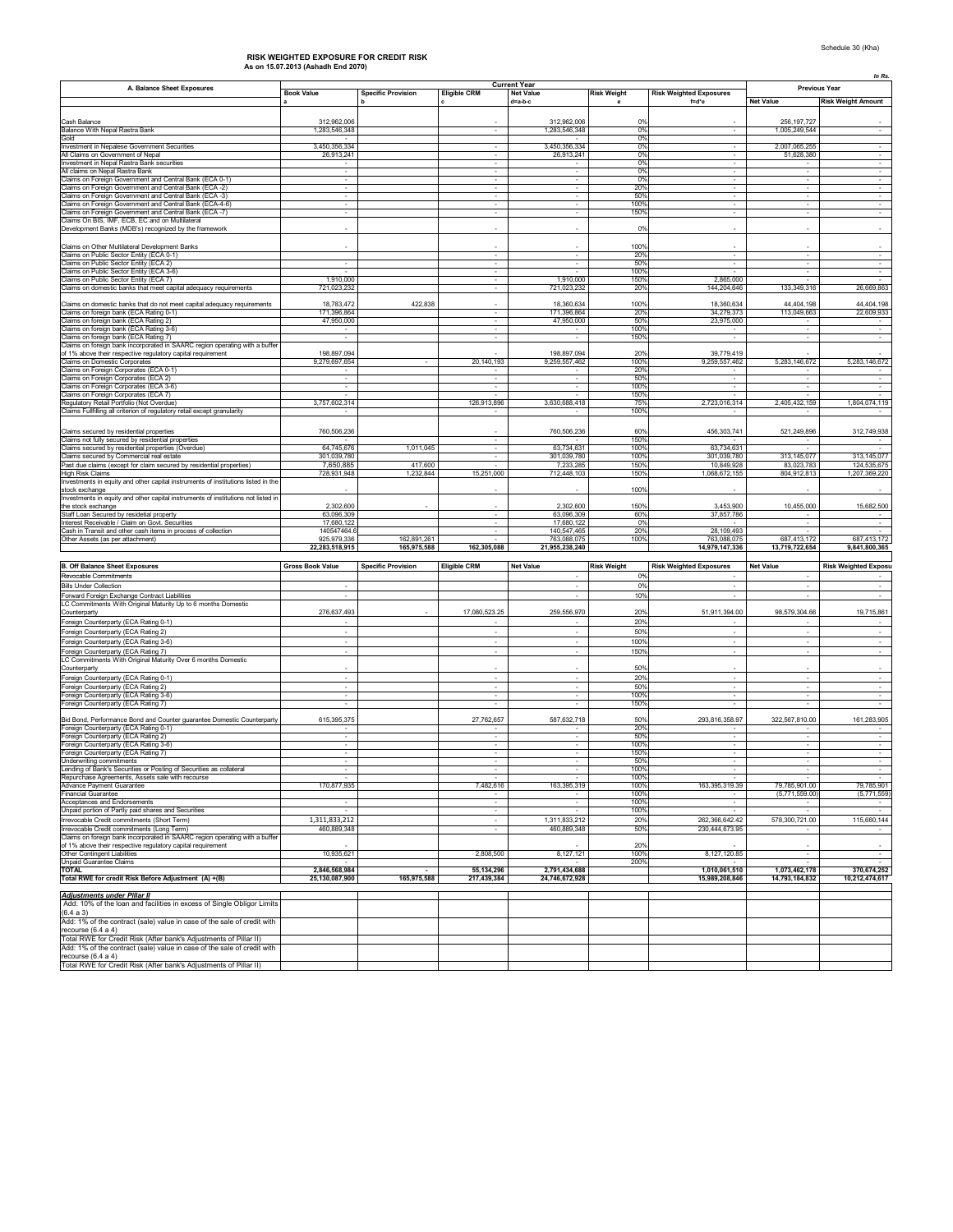#### Schedule 30(Ga)

## **ELIGIBLE CREDIT RISK MITIGANTS As on 15.07.2013 (Ashadh End 2070)**

|                                                                                                                                            |                              |                                 |                |                                  |                          |                       |                            |                         |                               | In Rs.         |
|--------------------------------------------------------------------------------------------------------------------------------------------|------------------------------|---------------------------------|----------------|----------------------------------|--------------------------|-----------------------|----------------------------|-------------------------|-------------------------------|----------------|
| <b>Credit Exposures</b>                                                                                                                    | Deposits with<br><b>Bank</b> | Deposits with other<br>banks/FI | Gold           | <b>Govt.&amp; NRB Securities</b> | G'tee of<br>Govt. of     | Sec/G'tee of<br>other | G'tee of domestic<br>banks | G'tee of<br><b>MDBs</b> | Sec/G'tee of<br>Foreign Banks | Total          |
|                                                                                                                                            | (a)                          | (b)                             | (c)            | (d)                              | Nepal<br>(e)             | Sovereians<br>(f)     | (g)                        | (h)                     | (1)                           |                |
| <b>Balance Sheet Exposures</b>                                                                                                             |                              |                                 |                |                                  |                          |                       |                            |                         |                               |                |
| Claims on Foreign Government and Central Bank (ECA -2)                                                                                     |                              |                                 |                |                                  |                          |                       |                            |                         |                               |                |
| Claims on Foreign Government and Central Bank (ECA -3)                                                                                     |                              |                                 |                |                                  |                          |                       |                            |                         |                               | $\sim$         |
| Claims on Foreign Government and Central Bank (ECA-4-6)                                                                                    |                              |                                 |                |                                  |                          |                       |                            |                         |                               | ÷              |
| Claims on Foreign Government and Central Bank (ECA -7)<br>Claims on Other Multilateral Development Banks                                   |                              |                                 |                |                                  |                          |                       |                            |                         |                               | $\sim$         |
| Claims on Public Sector Entity (ECA 0-1)                                                                                                   |                              |                                 |                |                                  |                          |                       |                            |                         |                               | $\sim$         |
| Claims on Public Sector Entity (ECA 2)                                                                                                     |                              |                                 |                |                                  |                          |                       |                            |                         |                               |                |
| Claims on Public Sector Entity (ECA 3-6)                                                                                                   |                              |                                 |                |                                  |                          |                       |                            |                         |                               |                |
| Claims on Public Sector Entity (ECA 7)                                                                                                     |                              |                                 |                |                                  |                          |                       |                            |                         |                               |                |
| Claims on domestic banks that meet capital adequacy requirements<br>Claims on domestic banks that do not meet capital adequacy             |                              |                                 |                |                                  |                          |                       |                            |                         |                               |                |
|                                                                                                                                            |                              |                                 |                |                                  |                          |                       |                            |                         |                               |                |
| requirements                                                                                                                               |                              |                                 |                |                                  |                          |                       |                            |                         |                               |                |
| Claims on foreign bank (ECA Rating 0-1)                                                                                                    |                              |                                 |                |                                  |                          |                       |                            |                         |                               | $\sim$         |
| Claims on foreign bank (ECA Rating 2)                                                                                                      |                              |                                 |                |                                  |                          |                       |                            |                         |                               | $\sim$         |
| Claims on foreign bank (ECA Rating 3-6)<br>Claims on foreign bank (ECA Rating 7)                                                           |                              |                                 |                |                                  |                          |                       |                            |                         |                               | ٠              |
|                                                                                                                                            |                              |                                 |                |                                  |                          |                       |                            |                         |                               |                |
| Claims on foreign bank incorporated in SAARC region operating with a<br>buffer of 1% above their respective regulatory capital requirement |                              |                                 |                |                                  |                          |                       |                            |                         |                               |                |
| Claims on Domestic Corporates                                                                                                              | 20, 140, 193                 |                                 |                |                                  |                          |                       |                            |                         |                               | 20,140,193     |
| Claims on Foreign Corporates (ECA 0-1)                                                                                                     |                              |                                 |                |                                  |                          |                       |                            |                         |                               |                |
| Claims on Foreign Corporates (ECA 2)                                                                                                       |                              |                                 |                |                                  |                          |                       |                            |                         |                               | $\sim$         |
| Claims on Foreign Corporates (ECA 3-6)                                                                                                     |                              |                                 |                |                                  |                          |                       |                            |                         |                               | $\sim$         |
| Claims on Foreign Corporates (ECA 7)                                                                                                       |                              |                                 |                |                                  |                          |                       |                            |                         |                               |                |
| Regulatory Retail Portfolio (Not Overdue)                                                                                                  | 64,971,839                   |                                 | 61,942,056     |                                  |                          |                       |                            |                         |                               | 126,913,896    |
|                                                                                                                                            |                              |                                 |                |                                  |                          |                       |                            |                         |                               |                |
| Claims Fullfilling all criterion of regulatory retail except granularity<br>Claims secured by residential properties                       | $\sim$                       |                                 |                |                                  |                          |                       |                            |                         |                               | $\sim$         |
| Claims not fully secured by residential properties                                                                                         |                              |                                 |                |                                  |                          |                       |                            |                         |                               |                |
| Claims secured by residential properties (Overdue)                                                                                         |                              |                                 |                |                                  |                          |                       |                            |                         |                               | $\sim$         |
| Claims secured by Commercial real estate                                                                                                   |                              |                                 |                |                                  |                          |                       |                            |                         |                               | $\sim$         |
|                                                                                                                                            |                              |                                 |                |                                  |                          |                       |                            |                         |                               |                |
| Past due claims (except for claim secured by residential properties)                                                                       |                              |                                 |                |                                  |                          |                       |                            |                         |                               |                |
| <b>High Risk Claims</b>                                                                                                                    | 14,670,000                   |                                 | 581,000        |                                  |                          |                       |                            |                         |                               | 15,251,000     |
| Investments in equity and other capital instruments of institutions listed                                                                 |                              |                                 |                |                                  |                          |                       |                            |                         |                               |                |
| in the stock exchange                                                                                                                      |                              |                                 |                |                                  |                          |                       |                            |                         |                               |                |
| Investments in equity and other capital instruments of institutions no                                                                     |                              |                                 |                |                                  |                          |                       |                            |                         |                               |                |
| listed in the stock exchange                                                                                                               |                              |                                 |                |                                  |                          |                       |                            |                         |                               |                |
| Other Assets (as per attachment)<br>Total                                                                                                  | 99,782,032                   |                                 | 62,523,056     | $\sim$                           |                          |                       | ٠                          |                         | $\sim$                        | 162,305,088    |
| <b>Off Balance Sheet Exposures</b>                                                                                                         |                              |                                 |                |                                  |                          |                       |                            |                         |                               |                |
| Forward Foreign Exchange Contract Liabilities                                                                                              |                              |                                 |                |                                  |                          |                       |                            |                         |                               |                |
|                                                                                                                                            |                              |                                 |                |                                  |                          |                       |                            |                         |                               |                |
| LC Commitments With Original Maturity Up to 6 months (domestic)<br>ECA Rating 0-1                                                          | 17,080,523                   |                                 |                |                                  |                          |                       |                            |                         |                               | 17,080,523     |
| ECA Rating 2                                                                                                                               |                              |                                 |                |                                  |                          |                       |                            |                         |                               | $\sim$         |
| ECA Rating 3-6                                                                                                                             |                              |                                 |                |                                  |                          |                       |                            |                         |                               | ٠              |
| ECA Rating 7                                                                                                                               |                              |                                 |                |                                  |                          |                       |                            |                         |                               | $\sim$         |
|                                                                                                                                            |                              |                                 |                |                                  |                          |                       |                            |                         |                               |                |
| C Commitments With Original Maturity Over 6 months (domestic)                                                                              |                              |                                 |                |                                  |                          |                       |                            |                         |                               |                |
| ECA Rating 0-1                                                                                                                             |                              |                                 |                |                                  |                          |                       |                            |                         |                               | $\sim$         |
| <b>ECA Rating 2</b>                                                                                                                        |                              |                                 |                |                                  |                          |                       |                            |                         |                               |                |
| ECA Rating 3-6                                                                                                                             |                              |                                 |                |                                  |                          |                       |                            |                         |                               | ÷              |
| ECA Rating 7                                                                                                                               |                              |                                 |                |                                  |                          |                       |                            |                         |                               |                |
| Bid Bond, Performance Bond and Counter Guarantee Domestic<br>Counterparty                                                                  | 27,762,657                   |                                 |                |                                  |                          |                       |                            |                         |                               | 27,762,657     |
| ECA Rating 0-1                                                                                                                             |                              |                                 |                |                                  |                          |                       |                            |                         |                               |                |
| <b>ECA Rating 2</b>                                                                                                                        |                              |                                 |                |                                  |                          |                       |                            |                         |                               |                |
| ECA Rating 3-6                                                                                                                             |                              |                                 |                |                                  |                          |                       |                            |                         |                               | т              |
| <b>ECA Rating 7</b>                                                                                                                        |                              |                                 |                |                                  |                          |                       |                            |                         |                               | $\sim$         |
| Guarantee Invoked but yet not honoured<br>Underwriting commitments                                                                         | $\sim$                       |                                 |                |                                  |                          |                       |                            |                         |                               | $\sim$<br>÷    |
|                                                                                                                                            |                              |                                 |                |                                  |                          |                       |                            |                         |                               |                |
| Lending of Bank's Securities or Posting of Securities as collateral                                                                        |                              |                                 |                |                                  |                          |                       |                            |                         |                               |                |
| Repurchase Agreements, Assets sale with recourse (including repoi                                                                          |                              |                                 |                |                                  |                          |                       |                            |                         |                               |                |
| reverse repo)                                                                                                                              |                              |                                 |                |                                  |                          |                       |                            |                         |                               |                |
| Advance Payment Guarantee                                                                                                                  | 7,482,616                    |                                 |                |                                  |                          |                       |                            |                         |                               | 7,482,616      |
| <b>Financial Guarantee</b>                                                                                                                 |                              |                                 |                |                                  |                          |                       |                            |                         |                               |                |
| Acceptances and Endorsements                                                                                                               |                              |                                 |                |                                  |                          |                       |                            |                         |                               | $\sim$         |
| Unpaid portion of Partly paid shares and Securities                                                                                        |                              |                                 |                |                                  |                          |                       |                            |                         |                               | $\sim$         |
| Irrevocable Credit commitments (Short Term)<br>Irrevocable Credit commitments (Long Term)                                                  |                              |                                 |                |                                  |                          |                       |                            |                         |                               |                |
| Other Contingent Liabilities                                                                                                               | 2.808.500                    |                                 |                |                                  |                          |                       |                            |                         |                               | 2,808,500      |
| Total                                                                                                                                      | 55, 134, 296                 | $\overline{\phantom{a}}$        | 125,046,113    | $\sim$                           | $\overline{\phantom{a}}$ | $\sim$                | $\mathbf{r}$               | $\sim$                  | $\sim$                        | 55, 134, 296   |
| <b>Grand Total</b>                                                                                                                         | 154,916,328.20               |                                 | 187,569,168.75 |                                  |                          |                       |                            |                         |                               | 217,439,384.45 |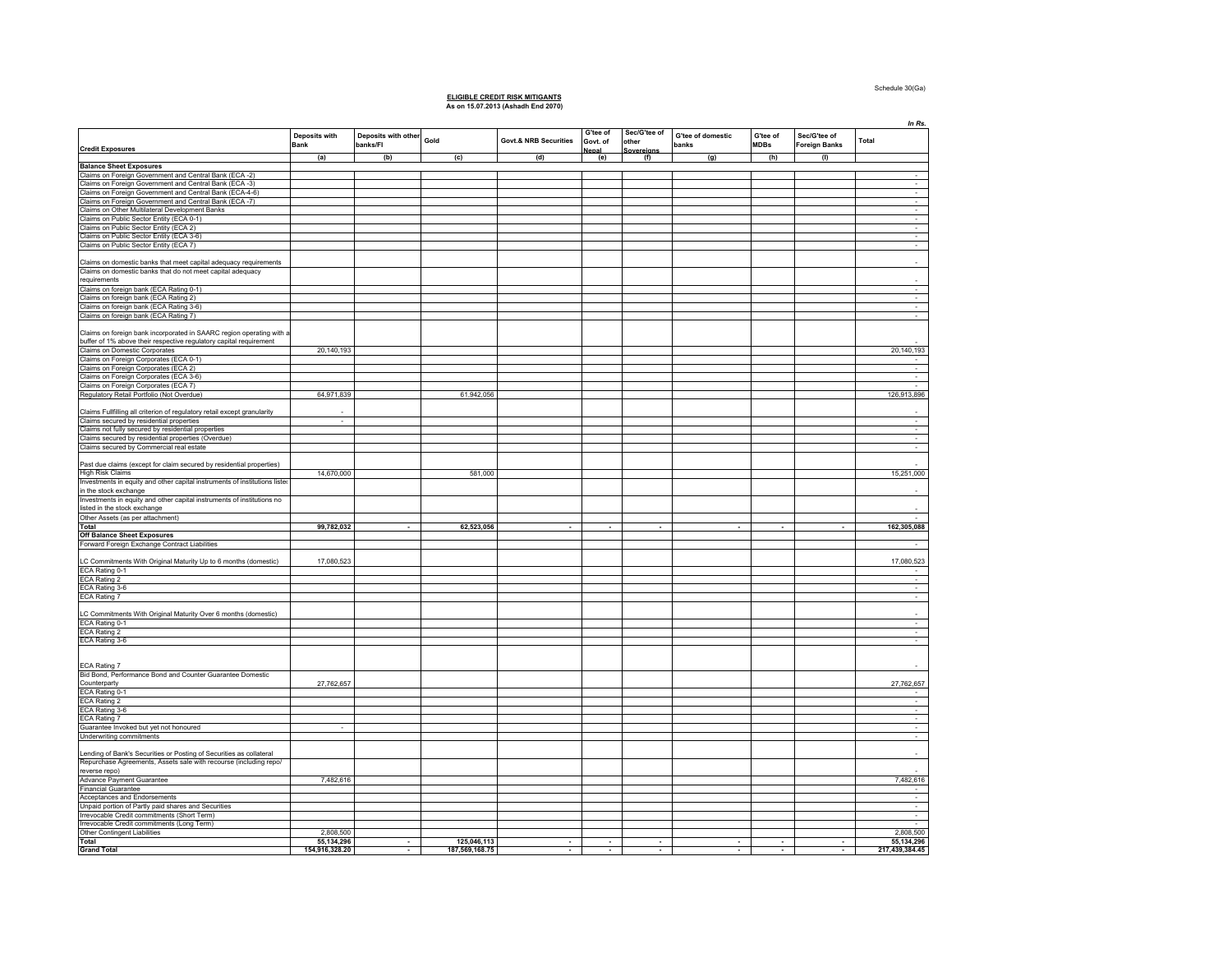### **As on 15.07.2013 (Ashad End 2070) RISK WEIGHTED EXPOSURE FOR OPERATIONAL RISK**

| ומטוז חיסות היה וט זוט ו שניסטט וגם שם חוסות שונות<br>As on 15.07.2013 (Ashad End 2070)<br>In Rs. |                  |                  |                  |                      |  |  |
|---------------------------------------------------------------------------------------------------|------------------|------------------|------------------|----------------------|--|--|
| Previous Years from 2070 Ashad End                                                                |                  |                  |                  |                      |  |  |
| <b>Particulars</b>                                                                                | Year 1 (2066/67) | Year 2 (2067/68) | Year 3 (2068/69) | <b>Previous Year</b> |  |  |
| Net Interest Income                                                                               | 216,346,417      | 355.456.322      | 418,583,608      |                      |  |  |
| Commission and Discount Income                                                                    | 3,908,315        | 4,949,150        | 11,251,196       |                      |  |  |
| <b>Other Operating Income</b>                                                                     | 30,740,447       | 34,805,648       | 44,618,555       |                      |  |  |
| <b>Exchange Fluctuation Income</b>                                                                | 5,606,611        | 157,502          | (175, 238)       |                      |  |  |
| Addition / Deduction Interest Suspense during the period                                          | 4,434,107        | 12.541.981       | 8,330,653        |                      |  |  |
| Gross income (a)                                                                                  | 261,035,897      | 407,910,603      | 482,608,774      |                      |  |  |
| Alfa (b)                                                                                          | 15%              | 15%              | 15%              |                      |  |  |
| Fixed Percentage of Gross Income [c=(a×b)]                                                        | 39, 155, 385     | 61,186,590       | 72,391,316       |                      |  |  |
| Capital Requirement for operational risk (d) (average of c)                                       |                  |                  | 57,577,764       | 41,476,819           |  |  |
| Risk Weight (reciprocal of capital requirement of 10%) in times (e)                               |                  |                  | 10               | 10                   |  |  |
| Equivalent Risk Weight Exposure [f=(d×e)]                                                         |                  |                  | 575,777,637      | 414,768,186          |  |  |
| <b>IPILLAR-II ADJUSTMENTS</b>                                                                     |                  |                  |                  |                      |  |  |
| If Gross Income for all the last three years is negative (6.4 a 8)                                |                  |                  |                  |                      |  |  |
| Total Credit and Investment (net of Specific Provision)                                           |                  |                  |                  |                      |  |  |
| Capital Requirement for operational risk (5%)                                                     |                  |                  |                  |                      |  |  |
| Risk Weight (reciprocal of capital requirement of 10%) in times                                   |                  |                  | 10 <sup>1</sup>  | 10                   |  |  |
| Equivalent Risk Weight Exposure [q]                                                               |                  |                  |                  |                      |  |  |
| Equivalent Risk Weight Exposure [h=f+g]                                                           |                  |                  | 575,777,637      | 414,768,186          |  |  |